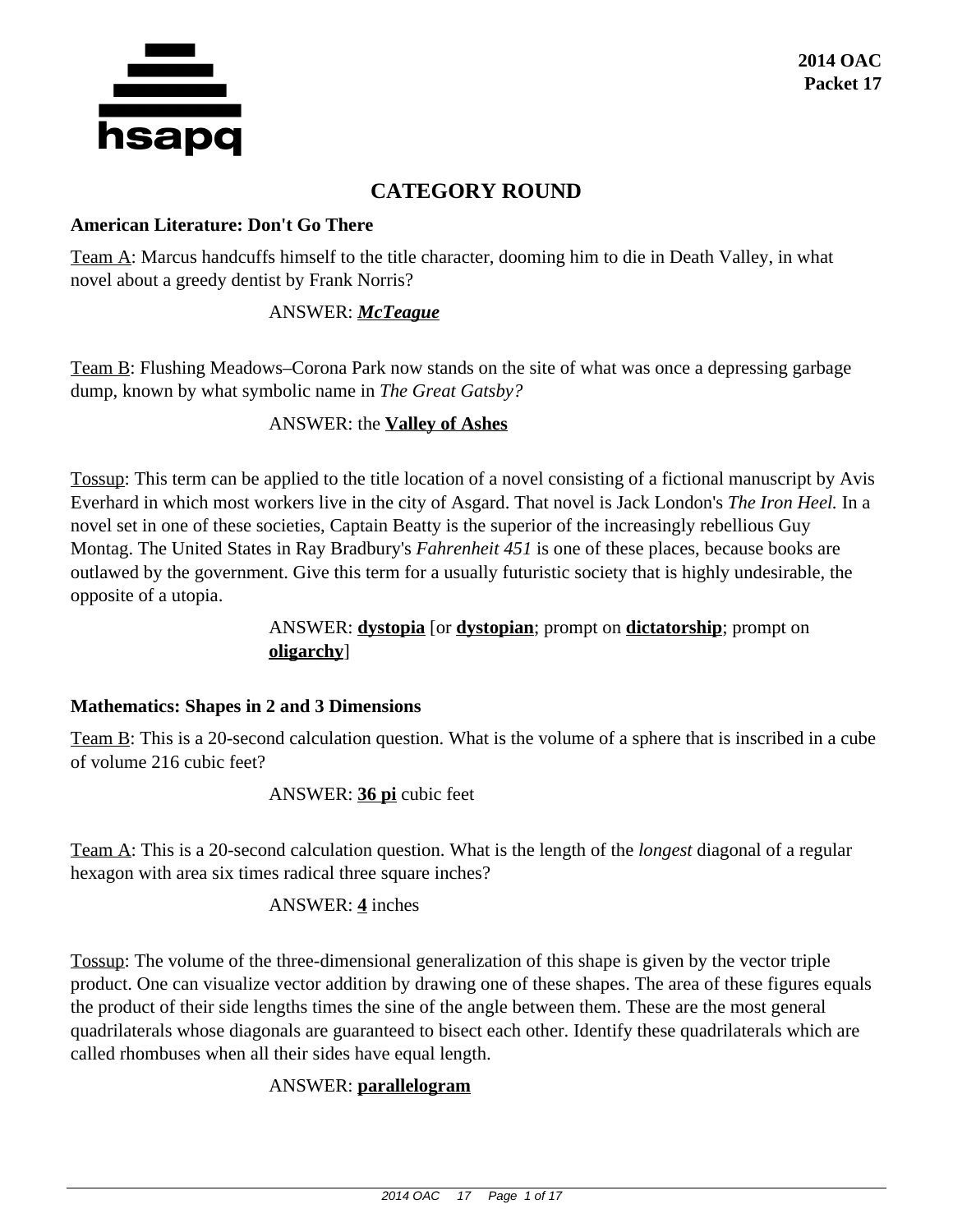# **World History: European Rulers**

Team A: Name the Holy Roman Emperor who drowned in the Saleph River while leading his troops on the Third Crusade.

# ANSWER: **Frederick Barbarossa** [or **Frederick I**, Holy Roman Emperor; prompt on **Frederick**]

Team B: Which Queen of England sponsored Bernart de Ventadorn and was originally married to Louis VI of France before marrying Henry II?

# ANSWER: **Eleanor of Aquitaine** [prompt on **Eleanor**]

Tossup: This man was ransomed for 150,000 marks after being imprisoned in Duke Leopold's castle Durnstein, and he died of wounds while beseiging the castle of Chalus. Guy de Lusignan ceded the title of King of Jerusalem to this man. He made a truce with Saladin that gave Christian pilgrims free access to holy places in the Third Crusade, and he was the son of Eleanor of Aquitaine. Name this son of Henry II and brother of King John who was known as the "Lion Hearted."

> ANSWER: **Richard I** [or **Richard the Lion Heart**ed before mentioned; of **Richard Coeur de Lion** before "Lionheart"]

# **Fine Arts: Jazz Legends**

Team B: What musician, who passed away in 2012, collaborated with Paul Desmond on "Take Five," which appears on his quartet's seminal album *Time Out?*

# ANSWER: Dave **Brubeck** [or David Warren **Brubeck**]

Team A: What jazz bandleader's theme songs included "April in Paris" and "One O' Clock Jump?"

# ANSWER: Count **Basie** [or William James **Basie**]

Tossup: Ella Fitzgerald met her second husband while on tour with this man's band. This musician had to leave Cab Calloway's band after attacking him with a switchblade. Chano Pozo played the drums on some of his Afro-Cuban pieces, like "Manteca." He composed such jazz standards as "Groovin' High" and "Salt Peanuts." This composer of "A Night in Tunisia" helped establish bebop along with Charlie Parker. He was known for his glasses and puffed-up cheeks. Name this jazz musician most famous for his bent trumpet.

ANSWER: John Birks "Dizzy" **Gillespie**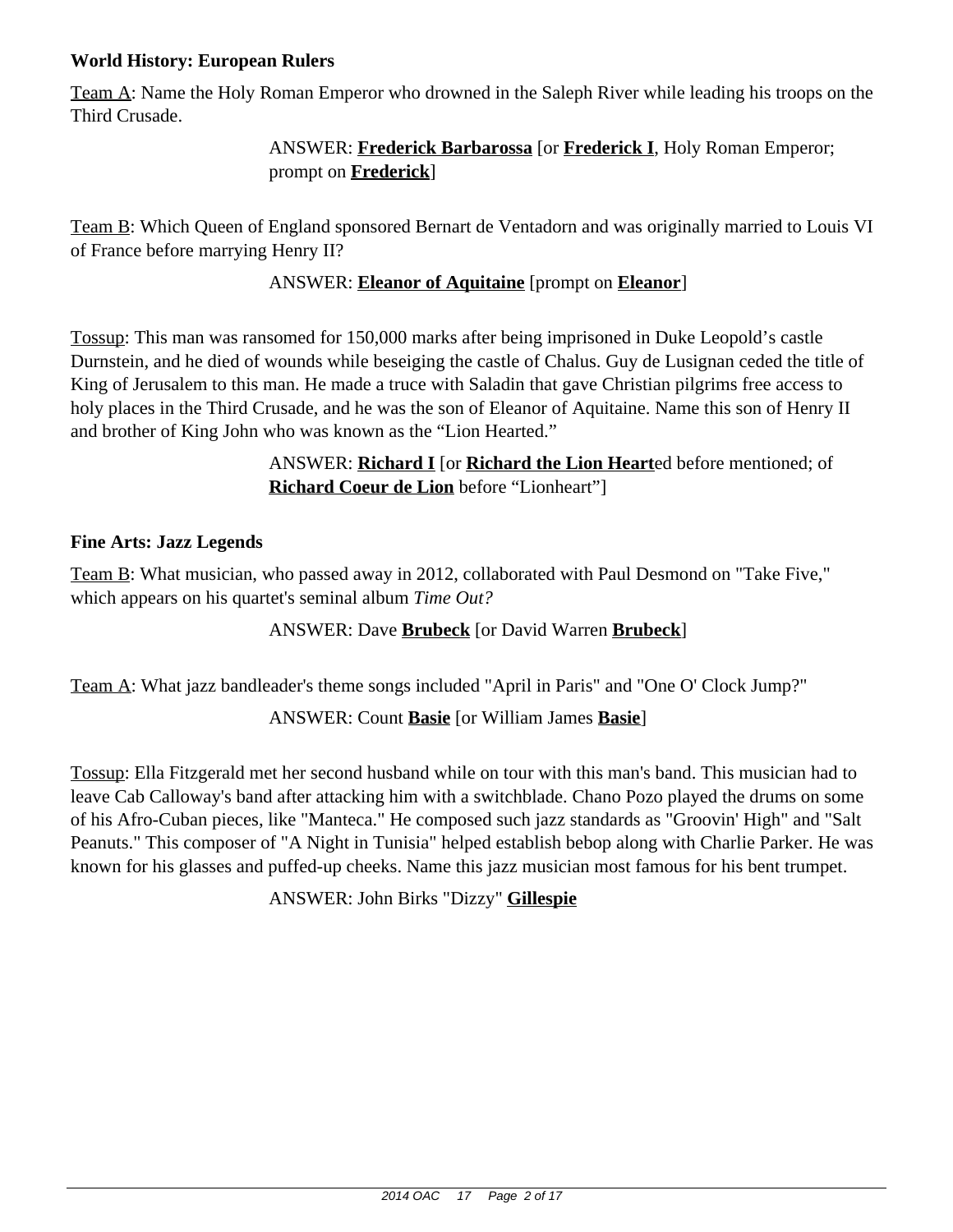### **Life Sciences: Evolution**

Team A: Name the process by which allele frequencies in a population change randomly, rather than due to selection.

### ANSWER: genetic **drift**

Team B: Name the effect in which a small population breaking off from a larger one results in a loss of diversity.

# ANSWER: **founder** effect

Tossup: An outgroup is typically used to root these objects. Like cladograms, these objects are used to visualize relationships in the field of systematics. These objects can be used to determine whether a group of organisms is monophyletic, paraphyletic, or polyphyletic. Branch points on these objects represent the point at which two lineages split from a common ancestor. Identify these "trees" that show the evolutionary relationships between species or other taxons.

> ANSWER: **phylogenetic** trees [or **phylogeny**; prompt on **cladogram**s until it is read; prompt on **tree of life**; prompt on **dendrogram**s; prompt on **phylogram**s; prompt on **chronogram**s]

# **World Literature: Classical Authors**

Team B: What exemplar of the Greek New Comedy wrote only one play that has survive near-whole to modern times, the *Dyskolos?*

# ANSWER: **Menander**

Team A: What Latin author of alternating-meter *Epodes* created the style guide *Ars Poetica?*

# ANSWER: **Horace** [or Quintus **Horatius** Flaccus]

Tossup: This philosopher argued that a form of recognition called *anagnorisis* accompanied "reversal of intention," or *peripeteia*. In *On Rhetoric*, this philosopher classified argumentative techniques as *ethos*, *pathos*, and *logos*. He theorized that by seeing a hero fall from grace due to a tragic flaw, viewers of tragedy can undergo *catharsis*. Name this Greek author of the *Poetics*, a noted student of Plato.

### ANSWER: **Aristotle** [or **Aristoteles**]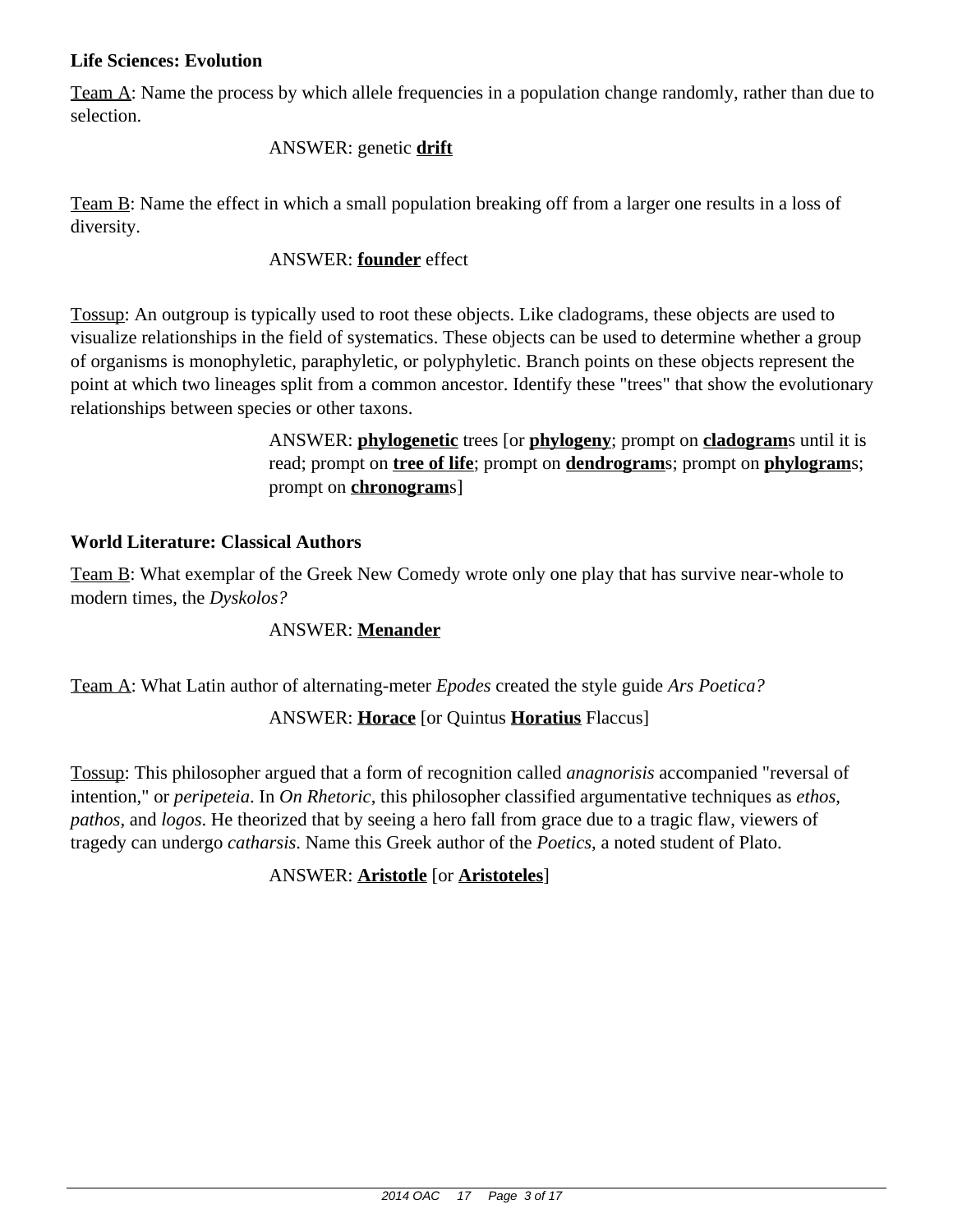# **US Government/Economics: Hillary Clinton**

Team A: Hillary Clinton helped David Brock establish what news watchdog organization, essentially the liberal counterpart to the conservative NewsBusters, which monitors mainstream news for perceived right-wing bias?

# ANSWER: **Media Matters** for America

Team B: In a 2009 meeting with Sergey Lavrov, then-Secretary of State Hillary Clinton presented what symbolic device during a speech about a new beginning to the U.S.-Russian relationship?

### ANSWER: a "**reset button**"

Tossup: This case overruled prior decisions involving the Michigan Chamber of Commerce and Mitch McConnell. This Supreme Court case arose out of an attempt to air a critical documentary called *Hillary: The Movie,* and, in conjunction with the same year's *Speechnow.org* case, legalized the creation of so-called "SuperPACs." This case's majority opinion never uses the phrase "corporate personhood," though this 2010 ruling has become a focal point of complaints over that status. Name this Supreme Court case which invalidated portions of the McCain-Feingold bill restricting speech by union and corporate organizations in political campaigns.

### ANSWER: *Citizens United v. Federal Election Commission*

### **Physical Sciences: Mechanics**

Team B: Give the term used to denote two forces that sum to zero but produce a nonzero torque.

### ANSWER: **couple**

Team A: Christiaan Huygens and Jakob Steiner discovered what equation for calculating the moment of intertia for a rigid body given information about another line through the body?

### ANSWER: **parallel axis** theorem

Tossup: A method used for finding this location involves using multiple plumb lines and finding the point of intersection. The Fosbury Flop makes use of this location in high jumping by keeping it below the height of the bar. An object supported at this location will have no net torque acting on it. This point is located at the geometrical center of a homogeneous, symmetrical body. Name this physical location that can be located on small objects by using a finger to find where they balance.

# ANSWER: **center of mass** [or **center of gravity**]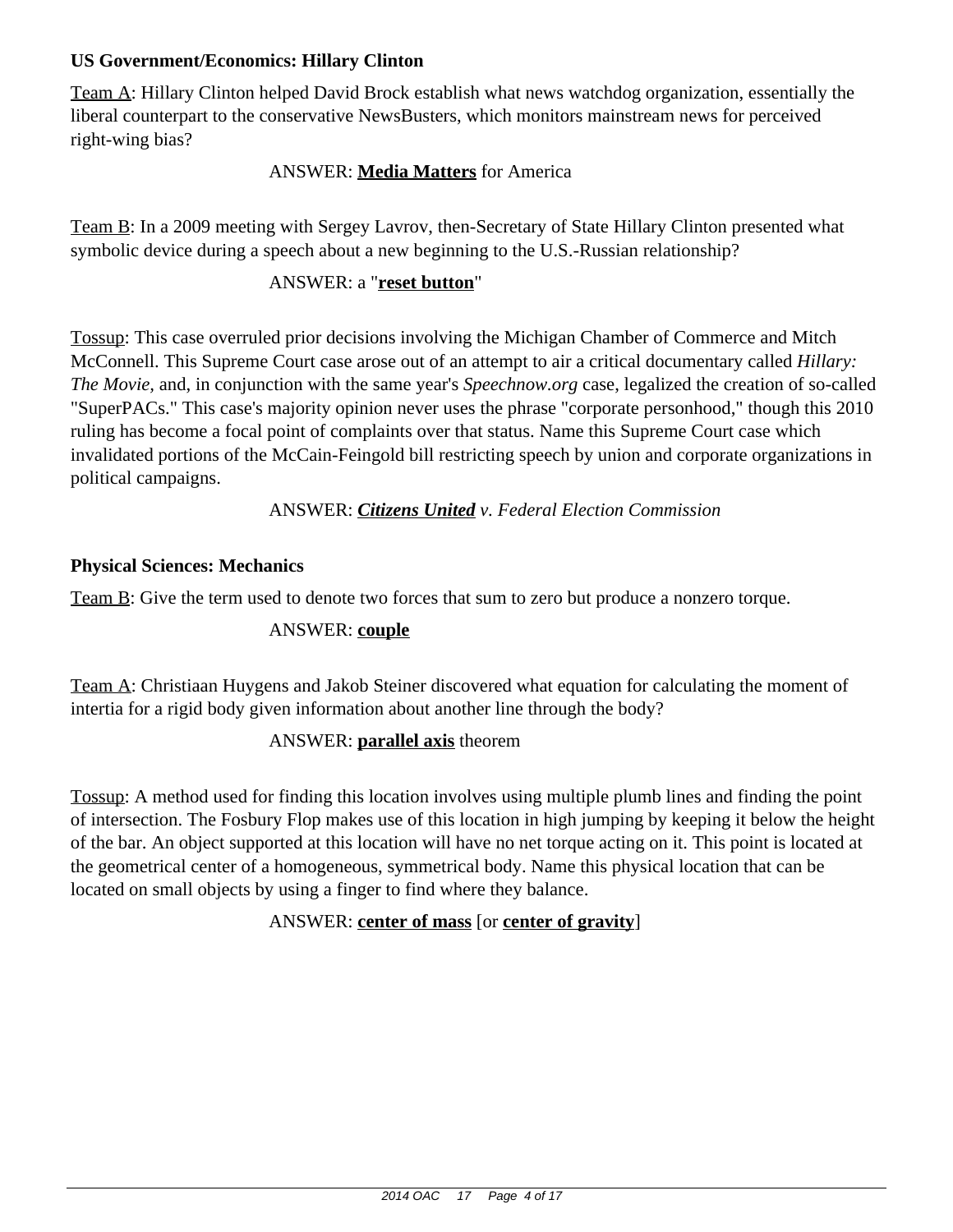# **World Geography: Cold War Museums**

Team A: What country is the site of the Sinchon Museum of American Atrocities?

# ANSWER: **North Korea** [or **Democratic People's Republic of Korea**; or **DPRK**; or **Choson**-minjujuui-inmin-konghwaguk]

Team B: What country's Underground Project 131 bunker, which was originally built as a bunker in case of nuclear war, is located in its Hubei Province and is now a tourist attraction?

> ANSWER: People's Republic of **China** [or **Zhongguo**; or **Zhonghua** Renmin Gongheguo]

Tossup: A Cold War museum known as the Diefenbunker is located in this city, and this city's Tulip Festival commemorates this city's harboring of the Dutch royal family in World War II. This city is linked to a nearby city by the Chaudiere and Interprovincial Bridges, and the Peace Tower is located here. This city lies at the confluence of the Gatineau, Rideau, and its namesake river and is located on the border with Quebec. Name this city in Ontario, the capital of Canada.

# ANSWER: **Ottawa**

# **American History: Diseases**

Team B: The opening of the American canal system led to what relatively new disease spreading throughout the Great Plains in the 1850s, before it was eradicated in the U.S. via chlorination of water?

## ANSWER: **cholera**

Team A: William Gorgas fought what disease during the construction of the Panama Canal, a century after it decimated Philadelphia in a 1793 epidemic?

### ANSWER: **yellow fever**

Tossup: This disease was the subject of a scandal discussed in *The Drum* and exposed by Peter Buxtun. A 1972 expose by the *Washington Star* discussed 399 men with this disease, which spurred the passage of the National Research Act of 1974 and the rise of institutional review boards. This disease was given to Macon County sharecroppers who were told they had "bad blood" and denied penicillin. Name this disease, the subject of an unethical study on black men conducted at the Tuskegee Institute.

# ANSWER: **syphillis**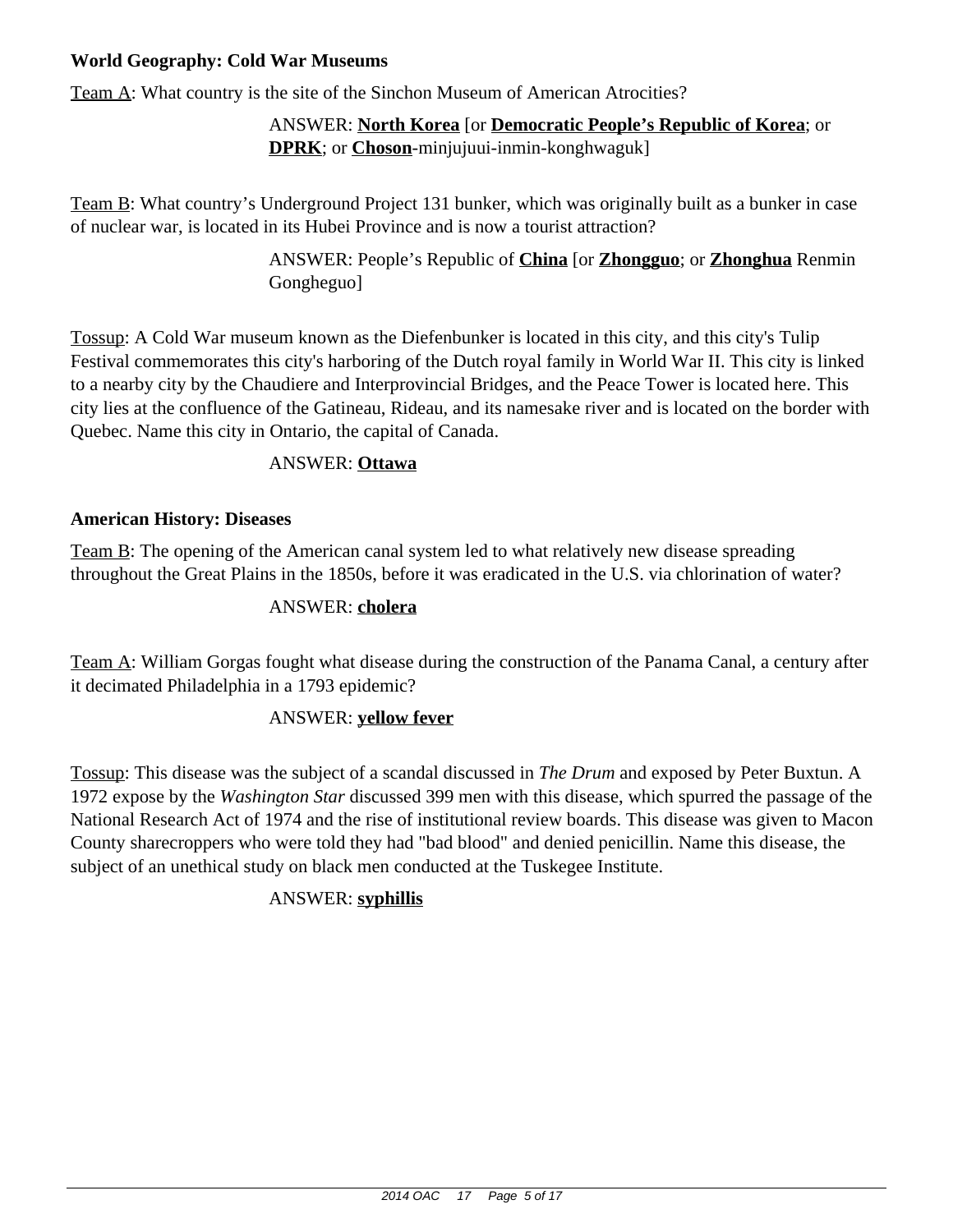- 1. **(TWO WORD ANSWER)** What ship was used by Christopher Columbus along with the *Nina* and the *Pinta*?
- 2. **(TWO WORD ANSWER)** What British archaeological site contains a ship burial, possibly for King Raedwald?
- 3. What religion venerates kami in shrines?
- 4. Who wrote *Tristram Shandy*??
- 5. What quantity is divided by strain to obtain Young's Modulus?
- 6. What element has atomic number 14?
- 7. What Jewish-American writer created Gimpel the Fool?
- 8. What Trojan ally and Lycian king is slain by Patroclus in the *Iliad*?

9. **(TWO WORD ANSWER)** What complex philosophical novel by Thomas Carlyle uses the character of tailor Diogenes Teufelsdrockh to suggest a metaphorical "refitting" of all of society?

- 10. What philosopher drinks hemlock in the *Phaedo*?
- 11. What yeast was the first eukaryote to have its genome fully sequenced?
- 12. What governor of Nevada is expected to run against Harry Reid for Senate in 2016?

- 14. The "rules" of what field's "method" were partly developed by Emile Durkheim?
- 15. What Jewish villain demands a "pound of flesh" in Shakespeare's *Merchant of Venice*?
- 16. What model of DNA replication was supported by the Meselsohn-Stahl experiment?
- 17. Who was the first post-independence leader of Indonesia?
- 18. What sailor's seven voyages are recounted in the *Arabian Nights*?
- 19. What defeat for John Burgoyne in New York inspired France to support the American Revolution?
- 20. What king of Kaniaga overran Kumbi before being overthrown by Sundiata at the Battle of Kirina?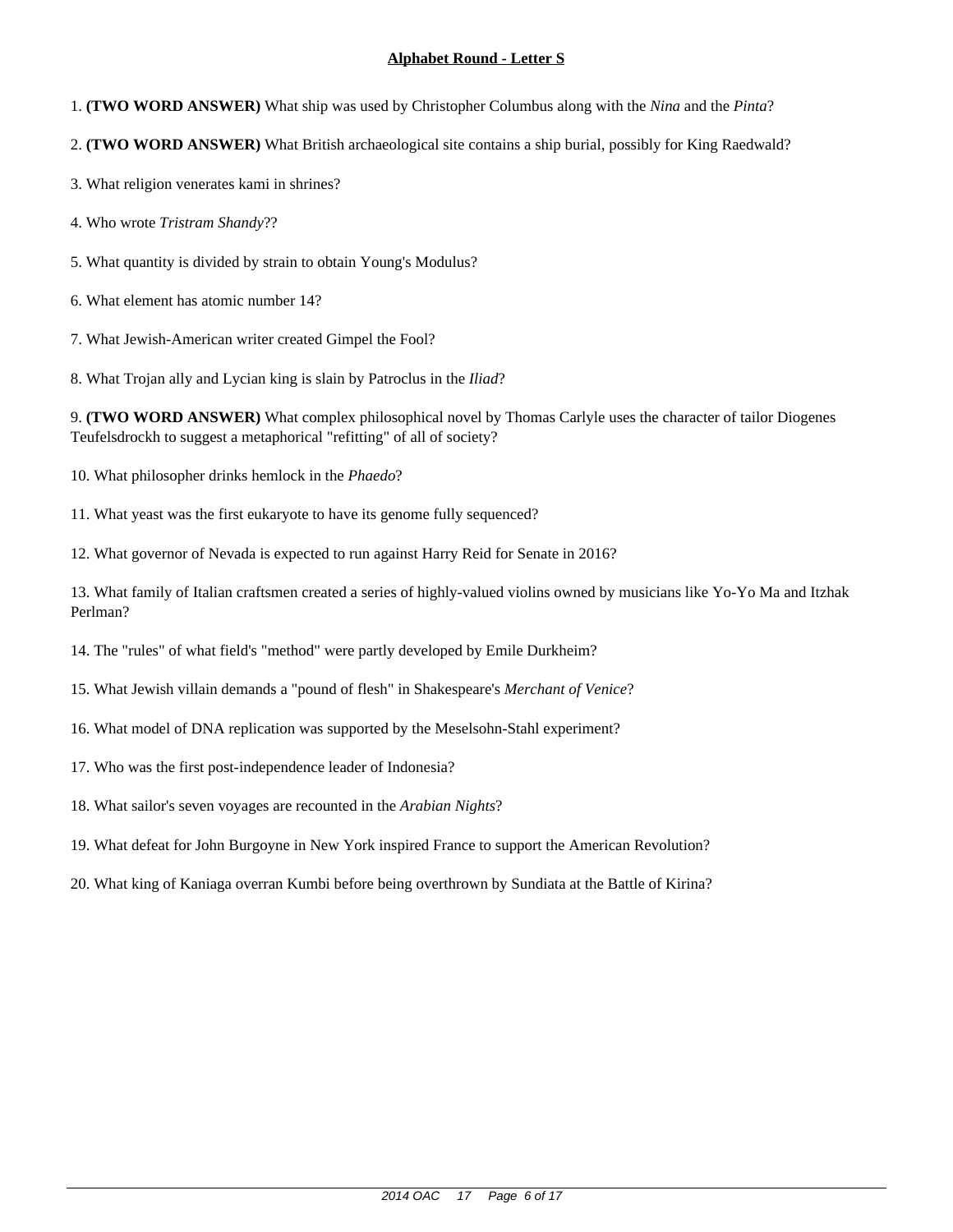- 1. the **Santa Maria**
- 2. Sutton Hoo
- 3. Shintoism
- 4. Laurence Sterne
- 5. stress
- 6. silicon
- 7. Isaac Bashevis **Singer**
- 8. Sarpedon
- 9. Sartor Resartus
- 10. Socrates
- 11. Saccharomyces Cerevisiae [or S. Cerevisiae]
- 12. Brian Sandoval
- 13. Stradivarius family
- 14. sociology
- 15. Shylock
- 16. semiconservative replication
- 17. Sukarno
- 18. Sinbad the Sailor
- 19. Battle of **Saratoga**
- 20. Sumanguru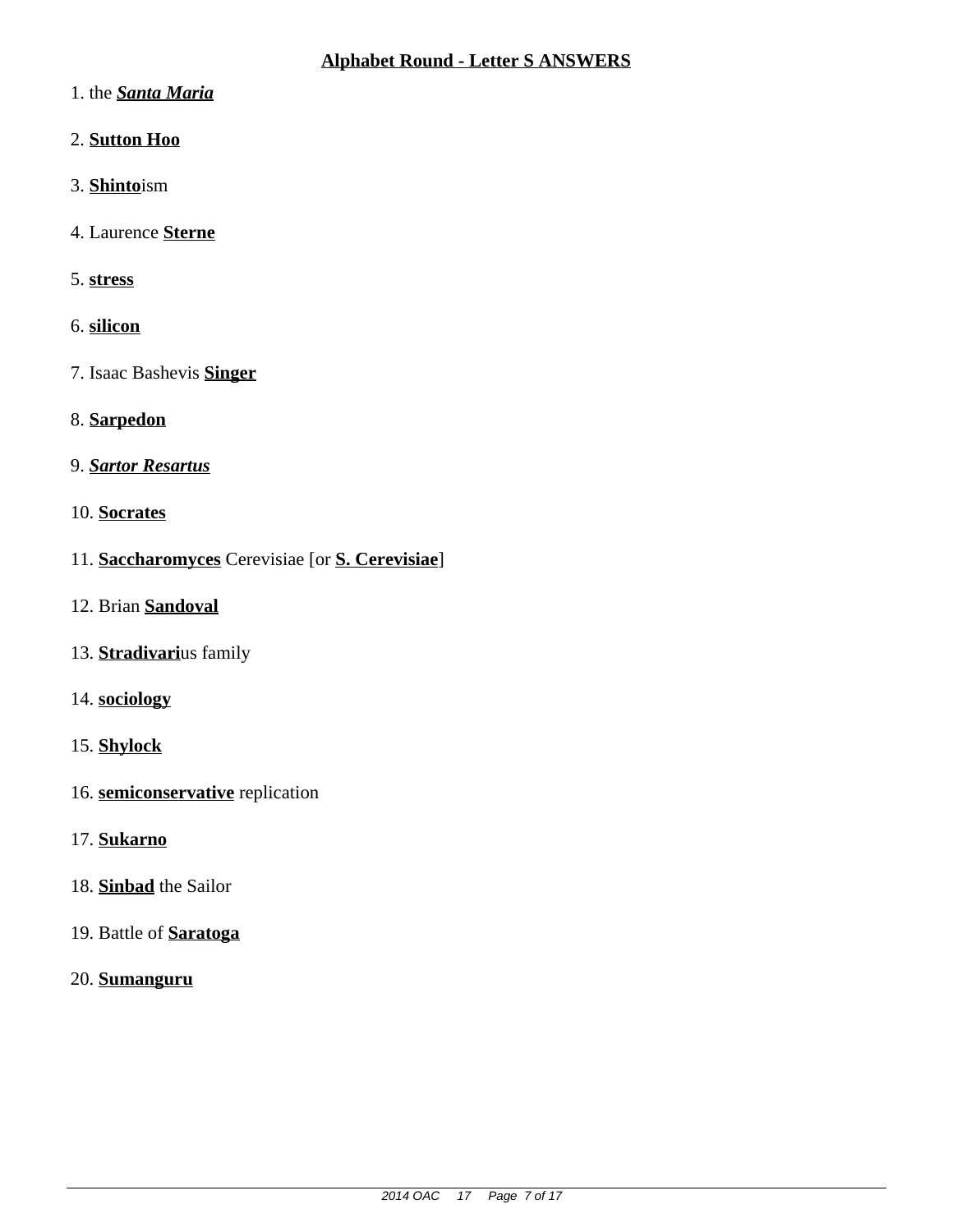#### 2014 OAC 17 Page 8 of 17

# **FINAL ROUND**

1. A song by Arthur Herzog and this singer notes that, "Them that's got shall get, Them that's not shall lose." Frank O'Hara wrote a poem about the day this singer died. This singer received her nickname from her frequent collaborator Lester Young. She sang about "Blood on the leaves and blood at the root" in a song by Abel Meropool that she popularized. Name this jazz singer who was nicknamed "Lady Day," wrote *Lady Sings the Blues,* and sang the anti-lynching piece "Strange Fruit."

ANSWER: Billie **Holiday** [or Elinore **Harris**; prompt on **Lady** Day until it is read]

2. In response to Mayor Levi Boone's restrictions on taverns in this city, the 1855 Lager Beer Riot broke out. Another of its mayors, Carter Harrison, was assassinated by a failed office seeker. Dr. Henry Howard Holmes killed numerous people in this city during a festival. As documented in the book *The Devil in the White City,* it hosted the 1893 World's Columbian Exposition. This city suffered a disaster legendarily caused by Mrs. O'Leary's cow kicking over a lantern. Name this Illinois city severely damaged in an 1871 "great fire."

ANSWER: **Chicago**

3. A massive fight called the *Prioritatsstreit* over who could claim this title raged between British and German allies of the two men in contention during the early 1700s. One person who laid claim to this title justified it by pointing to his dot notation and work on fluxions and fluents. The other used as evidence his first publication and superior notation involving dx. Identify this honorific that should go to Isaac Newton or Gottfried Leibniz, for their pioneering work in a subfield of math involving integration and differentiation.

ANSWER: **inventor** of **calculus**

4. This country's six classical schools of philosophy include those devoted to enumeration, atomism, and logic. Kautilya authored a Machiavellian tract on government for a ruler from this modern-day country. In *The World as Will and Representation,* Schopenhauer borrowed ancient ascetic philosophy from this country. Satyagraha originated from this country. Name this country where the Vedas are an ancient work of Hindu philosophy. ANSWER: **India**

5. Kinetic energy is equal to this quantity squared over twice the mass. For a photon, this quantity is equal to Planck's constant divided by the wavelength. Although it is not velocity, the Heisenberg uncertainty principle states that both position and this quantity cannot be known for a particle to arbitrarily high precision. Its change with respect to time is force, and the change in it is impulse. This quantity is measured in kilogram-meters per second and is conserved in all collisions. Identify this quantity calculated as the product of mass and velocity.

ANSWER: linear **momentum** [do not accept "angular momentum"]

226-14-103-17105

6. This activity appears in the title of a novel ending with the apology "Sorry I forgot to give you the mayonaise," a counterculture classic written by Richard Brautigan. This activity provides the livelihood of a man who proclaims that "a man can be destroyed, but not defeated," dreams of lions on an African beach, and enjoys the baseball prowess of Joe DiMaggio, who takes Manolin as an apprentice after 84 days without success. Name this activity performed by Santiago in Hemingway's *The Old Man and the Sea.* ANSWER: **fish**ing

030-14-103-17101

052-14-103-17102

233-14-103-17103

190-14-103-17104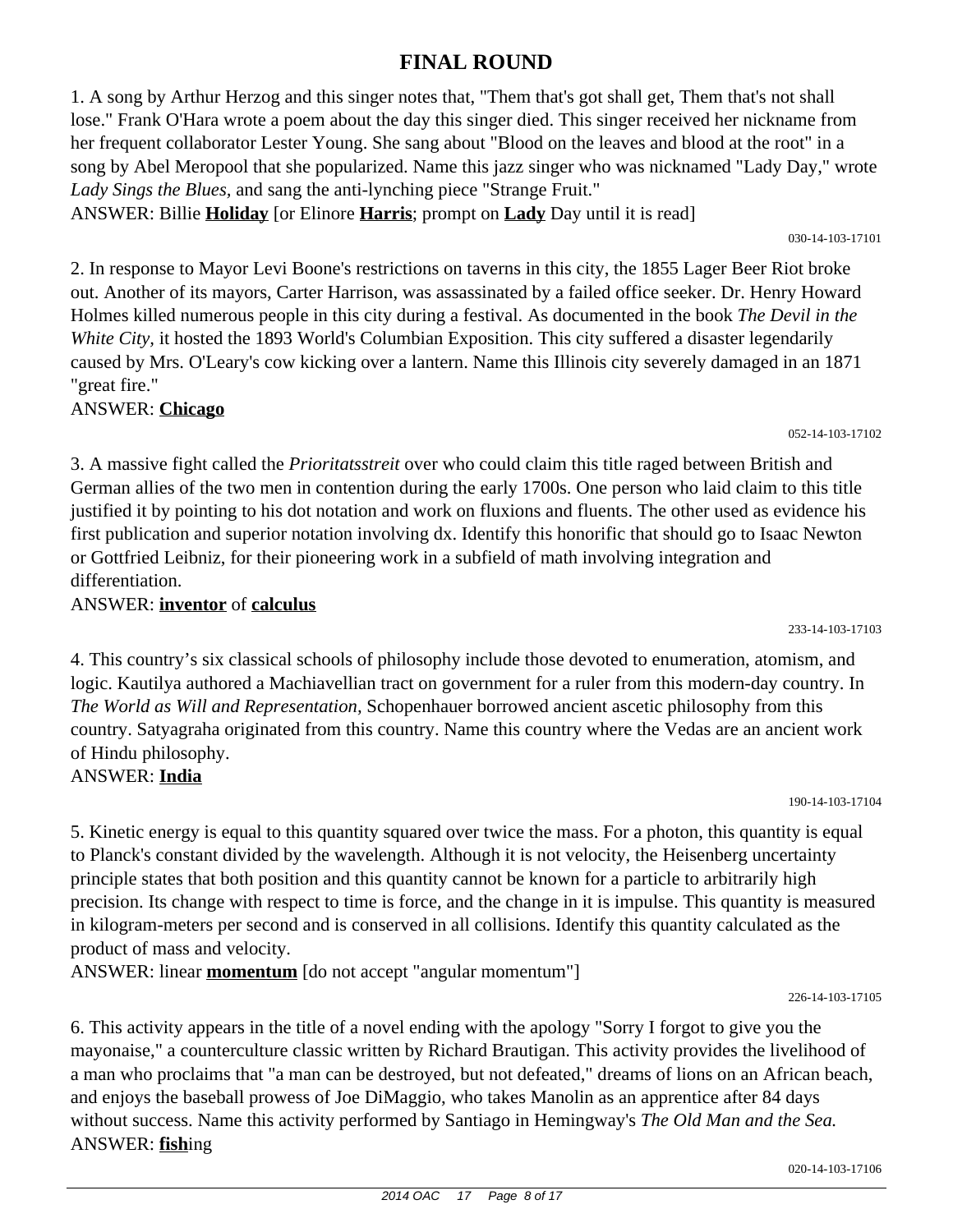7. A nineteenth-century queen of this country converted to Bahai. Prior to World War II, this country was home to the Legion of Archangel Michael, which became this country's Iron Guard. A leader of this country fell after attempting to evict Lazlo Tokes and issued the July Theses. Name this eastern European country that was governed by Nicolas Ceausescu from Budaphest.

# ANSWER: **Romania**

8. Kenneth Spence worked within this theory, and wrote on "discrimination learning" in its framework. Edward Tolman developed a "purposive" form of this school of thought, which was extensively applied to learning by Clark Hull. A psychologist from this school conditioned "Little Albert" to fear white rats, and another member of this school used operant conditioning to train pigeons to play table tennis. Name this school to which John Watson and B.F. Skinner belonged, which denies the role of free will in its namesake phenomenon.

ANSWER: **behaviorism** [or **behaviorist** psychology, etc.]

9. A character in this poem has the epithets "man-killing" and "breaker of horses." This poem begins with the word "menin," meaning "rage," and asks which of the gods caused two men to quarrel. It describes the death of Sarpedon, whose body is rescued by Apollo at Zeus's command. This poem describes the funeral games played in honor of Patroclus, whose death causes his friend to make peace with Agamemnon and seek out and kill Hector. Name this Homeric epic about the wrath of Achilles during the Trojan War. ANSWER: the *Iliad*

10. A leader of this country said that "the left has no taste, even when it comes to women." That leader formed the liberal-conservative party known as the People of Freedom. A politician from this country, Aldo Moro, was kidnapped and killed by the Red Brigades. A leader of this country held sexually explicit "bunga bunga" parties and founded the broadcasting company Mediaset. Name this European country once led by AC Milan owner Silvio Berlusconi. ANSWER: Republic of **Italy**

11. This technique comes in "blue native" and "clear native" forms, depending on the use of a triphenylmethane dye. Discontinuous buffers like tris-glycine are used to improve resolution in a form of this technique. This technique is one of the principal steps of the Southern blot. A staining agent used in it fluoresces orange under UV and contains bromine. Its pulsed-field form is used to separate extremely large molecules by size and charge. Identify this technique in which an electric field is run through a polyacrylamide or agarose matrix.

ANSWER: **gel electrophoresis** [prompt on **electrophoresis**]

12. This piece's section "Of the Backworldsman" includes horns playing a portion of the chant "Credo in unum Deum." This composition last section begins with the incessant tolling of a bell and is "The Night Wanderer's Song." This piece's movement "Of Learning" includes the "Sunrise" theme that was played in the final scene of a movie in which the Starchild looks upon Earth. Name this composition by Richard Strauss that was inspired by a work of Friedrich Nietzsche and was prominently featured in the Stanley Kubrick film *2001: A Space Odyssey*.

ANSWER: *Also Sprach Zarathustra* [prompt on the "Theme from 2001" before mentioned]

014-14-103-17109

052-14-103-17110

234-14-103-17111

030-14-103-17112

#### 149-14-103-17107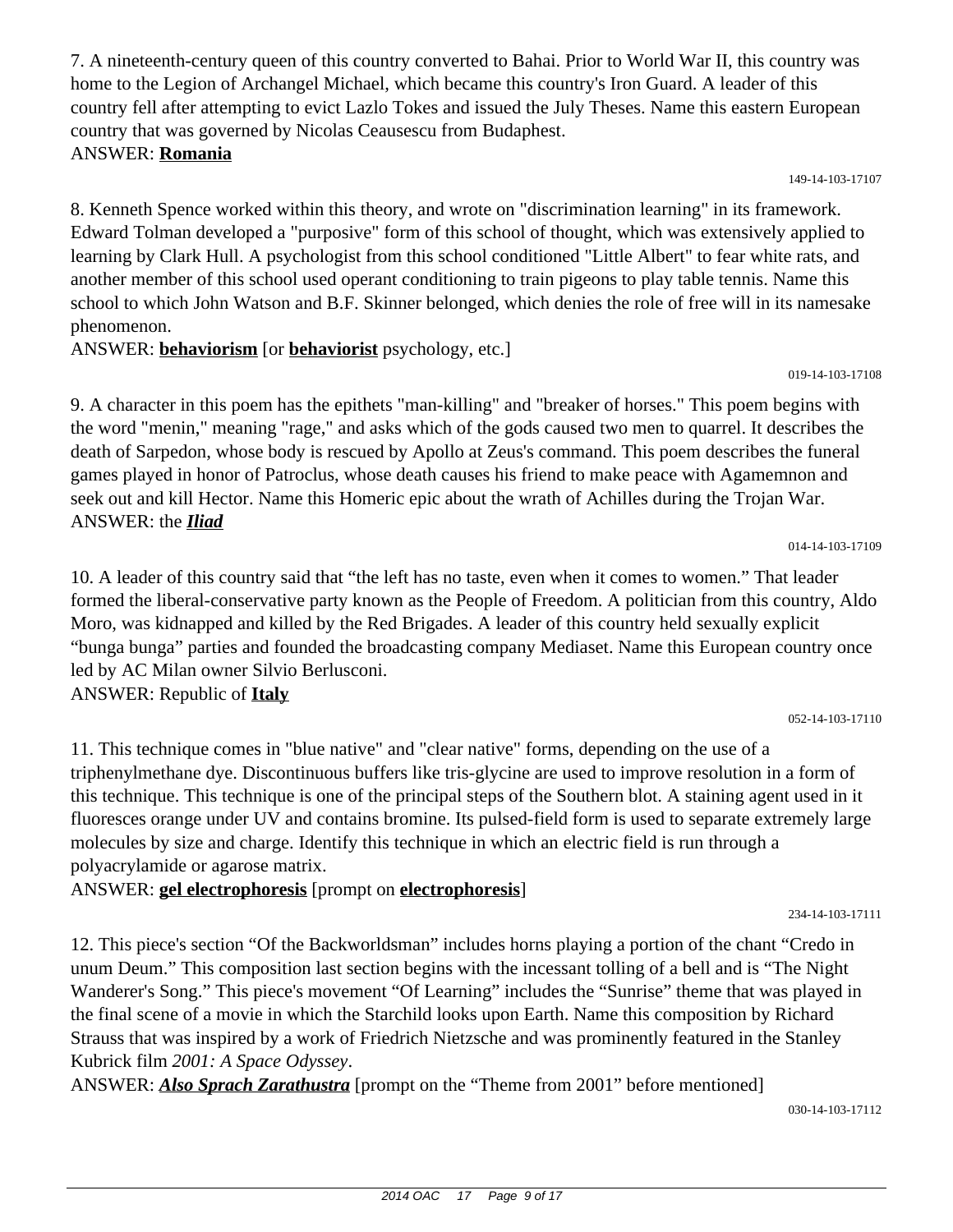13. This mountain range was mythically home to spirits called "apus." The highest mountain in this range features the Polish glacier, and another mountain in it is farther from the center of Earth than any other location on the planet's surface. This mountain range features such native animals as chinchillas and the alpacas. It is home to mountains such as Chimborazo and Aconcagua. Name this long mountain range on the west coast of South America.

ANSWER: **Andes** [or **Andean** range]

052-14-103-17113

14. This author wrote a short story in which Lady Carlotta is mistaken for a governess and decides to teach the children with the "Schartz-Metterklume Method." Another of this author's short stories follows Georg and Ulrich, who are hunting in the woods, and whose calls for their men's aid eventually attract wolves. This author of "The Interlopers" wrote a short story that ends with the line "Romance at short notice was her specialty." Identify this British short story writer of "The Open Window." ANSWER: **Saki** [or Hector Hugh **Munro**]

126-14-103-17114

15. This author created the character of Mrs. Dubose, an old woman who is addicted to morphine. She set a book in the "tired old town" of Maycomb, Alabama. This author used her childhood friend Truman Capote as the inspiration for the character of Dill, the friend of the tomboy Scout, in her most famous novel. She created the character of southern lawyer Atticus Finch. Name this author of *To Kill a Mockingbird*. ANSWER: Nelle Harper **Lee**

052-14-103-17115

16. A location of this type included the House of Jaguars and the House of Bats. That location of this type was filled with obstacles such as a river of blood, a river of scorpions and a river of pus, and was the Mayan one, Xibalba (shih-BALL-buh). Aeneas uses the Golden Bough to visit his father Anchises (an-KAI-seez) in this location. One of these locations features the pits of Tartarus and the Elysian Fields. Name this type of mythological region exemplified by Hades.

ANSWER: **underworld**s [or **hell**s; or specific sites before they are read, such as **Xibalba** and **Hades**]

17. The Zulu words "ummese" (oo-MEH-seh) and "igotshwa" (ee-GOT-shwuh) can both be translated as this object in English. A French idiom for a confused person literally translates as "a hen that has found" this item. Though Dutch and Danish have a similar word for this object as English, derived from Proto-Germanic, the High German languages call it a "messer." This item is a "couteau" in French and a "cuchillo" (coo-CHEE-yoh) in Spanish. In prison slang, this item may be called a "shank" or a "shiv." Identify this object used to eat food or stab someone. ANSWER: a **knife**

019-14-103-17117

18. The double dabble algorithm converts values from this system into another system. In this system, signed numbers can be represented using two's complement notation. Every grouping of four digits in this system corresponds to one digit in hexadecimal, which uses symbols from 0 to F. This system can represent two to the n distinct numbers, where n is the number of bits used. Name this number system used by computers that only has zeroes and ones.

ANSWER: **binary** number system [or **base-two** number system]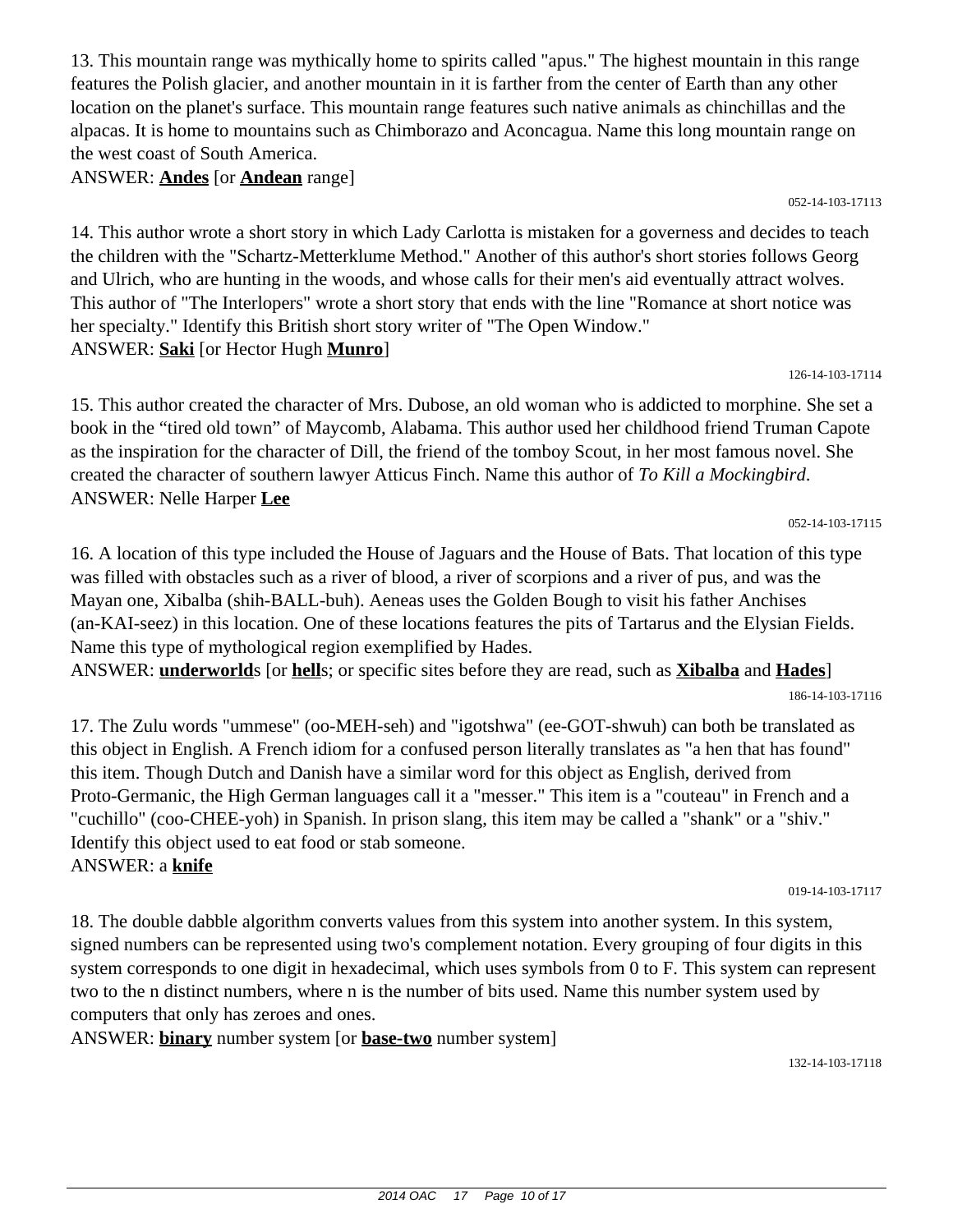19. An annual prize named for this painter is awarded to the best artist under 50. He made a watercolor of the 1834 burning of the Houses of Parliament, which he then developed into two different paintings. In another painting by this artist, sailors prepare for an approaching typhoon by throwing slaves overboard. This "painter of light" depicted a train on the Great Western Railway barreling into the foreground of one of his landscapes. Name this painter of *Rain, Steam, and Speed*. ANSWER: John Mallord William **Turner**

190-14-103-17119

20. This country practiced the foreign policy of "Prometheism," an attempt to district its more powerful neighbors from conquering it by stirring up their internal ethnic tensions. Officers in this country's army were slaughtered in a forest in the Katyn Massacre. After World War II, this country's western border was moved to the Oder-Neisse line. This country was led for eight years by the Communist General Jaruzelski. An electrician from this country who started a strike at a shipyard in Gdansk. Name this European country of the Solidarity Party and Lech Walesa that was invaded at the start of World War II. ANSWER: Republic of **Poland** [or Rzeczpospolita **Polska**]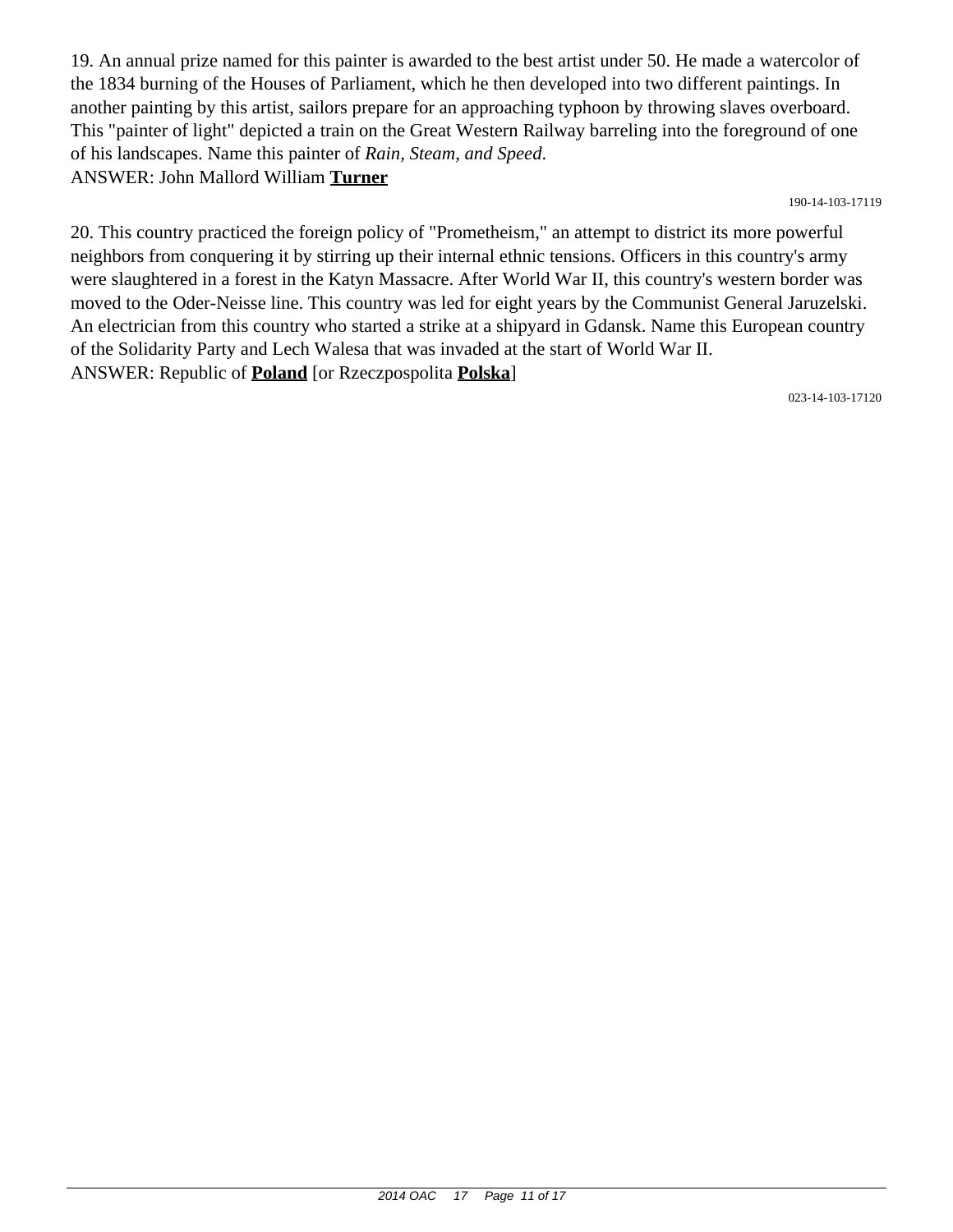- 1. **(TWO WORD ANSWER)** What ship was used by Christopher Columbus along with the *Nina* and the *Pinta*?
- 2. **(TWO WORD ANSWER)** What British archaeological site contains a ship burial, possibly for King Raedwald?
- 3. What religion venerates kami in shrines?
- 4. Who wrote *Tristram Shandy*??
- 5. What quantity is divided by strain to obtain Young's Modulus?
- 6. What element has atomic number 14?
- 7. What Jewish-American writer created Gimpel the Fool?
- 8. What Trojan ally and Lycian king is slain by Patroclus in the *Iliad*?

9. **(TWO WORD ANSWER)** What complex philosophical novel by Thomas Carlyle uses the character of tailor Diogenes Teufelsdrockh to suggest a metaphorical "refitting" of all of society?

- 10. What philosopher drinks hemlock in the *Phaedo*?
- 11. What yeast was the first eukaryote to have its genome fully sequenced?
- 12. What governor of Nevada is expected to run against Harry Reid for Senate in 2016?

- 14. The "rules" of what field's "method" were partly developed by Emile Durkheim?
- 15. What Jewish villain demands a "pound of flesh" in Shakespeare's *Merchant of Venice*?
- 16. What model of DNA replication was supported by the Meselsohn-Stahl experiment?
- 17. Who was the first post-independence leader of Indonesia?
- 18. What sailor's seven voyages are recounted in the *Arabian Nights*?
- 19. What defeat for John Burgoyne in New York inspired France to support the American Revolution?
- 20. What king of Kaniaga overran Kumbi before being overthrown by Sundiata at the Battle of Kirina?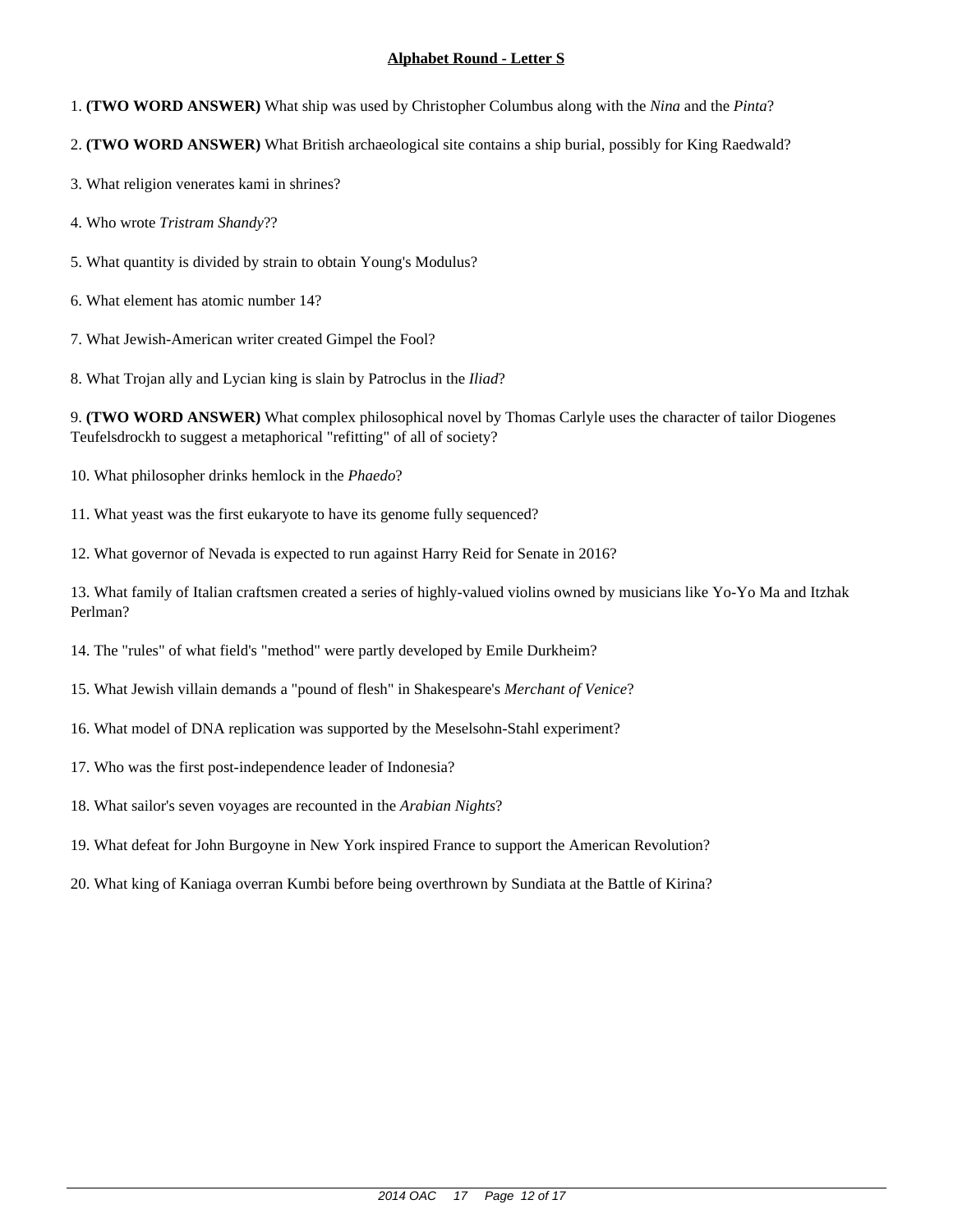- 1. **(TWO WORD ANSWER)** What ship was used by Christopher Columbus along with the *Nina* and the *Pinta*?
- 2. **(TWO WORD ANSWER)** What British archaeological site contains a ship burial, possibly for King Raedwald?
- 3. What religion venerates kami in shrines?
- 4. Who wrote *Tristram Shandy*??
- 5. What quantity is divided by strain to obtain Young's Modulus?
- 6. What element has atomic number 14?
- 7. What Jewish-American writer created Gimpel the Fool?
- 8. What Trojan ally and Lycian king is slain by Patroclus in the *Iliad*?

9. **(TWO WORD ANSWER)** What complex philosophical novel by Thomas Carlyle uses the character of tailor Diogenes Teufelsdrockh to suggest a metaphorical "refitting" of all of society?

- 10. What philosopher drinks hemlock in the *Phaedo*?
- 11. What yeast was the first eukaryote to have its genome fully sequenced?
- 12. What governor of Nevada is expected to run against Harry Reid for Senate in 2016?

- 14. The "rules" of what field's "method" were partly developed by Emile Durkheim?
- 15. What Jewish villain demands a "pound of flesh" in Shakespeare's *Merchant of Venice*?
- 16. What model of DNA replication was supported by the Meselsohn-Stahl experiment?
- 17. Who was the first post-independence leader of Indonesia?
- 18. What sailor's seven voyages are recounted in the *Arabian Nights*?
- 19. What defeat for John Burgoyne in New York inspired France to support the American Revolution?
- 20. What king of Kaniaga overran Kumbi before being overthrown by Sundiata at the Battle of Kirina?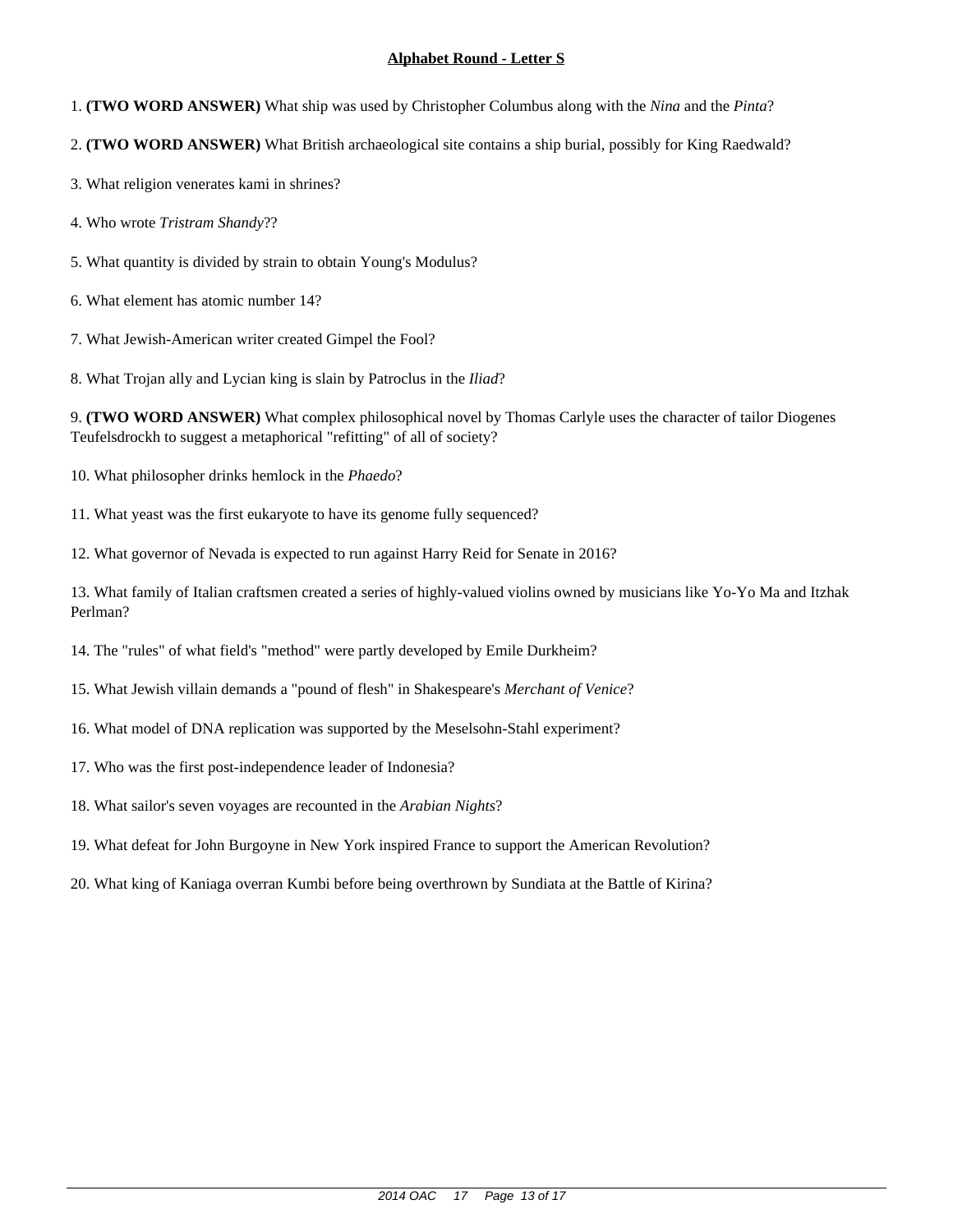- 1. **(TWO WORD ANSWER)** What ship was used by Christopher Columbus along with the *Nina* and the *Pinta*?
- 2. **(TWO WORD ANSWER)** What British archaeological site contains a ship burial, possibly for King Raedwald?
- 3. What religion venerates kami in shrines?
- 4. Who wrote *Tristram Shandy*??
- 5. What quantity is divided by strain to obtain Young's Modulus?
- 6. What element has atomic number 14?
- 7. What Jewish-American writer created Gimpel the Fool?
- 8. What Trojan ally and Lycian king is slain by Patroclus in the *Iliad*?

9. **(TWO WORD ANSWER)** What complex philosophical novel by Thomas Carlyle uses the character of tailor Diogenes Teufelsdrockh to suggest a metaphorical "refitting" of all of society?

- 10. What philosopher drinks hemlock in the *Phaedo*?
- 11. What yeast was the first eukaryote to have its genome fully sequenced?
- 12. What governor of Nevada is expected to run against Harry Reid for Senate in 2016?

- 14. The "rules" of what field's "method" were partly developed by Emile Durkheim?
- 15. What Jewish villain demands a "pound of flesh" in Shakespeare's *Merchant of Venice*?
- 16. What model of DNA replication was supported by the Meselsohn-Stahl experiment?
- 17. Who was the first post-independence leader of Indonesia?
- 18. What sailor's seven voyages are recounted in the *Arabian Nights*?
- 19. What defeat for John Burgoyne in New York inspired France to support the American Revolution?
- 20. What king of Kaniaga overran Kumbi before being overthrown by Sundiata at the Battle of Kirina?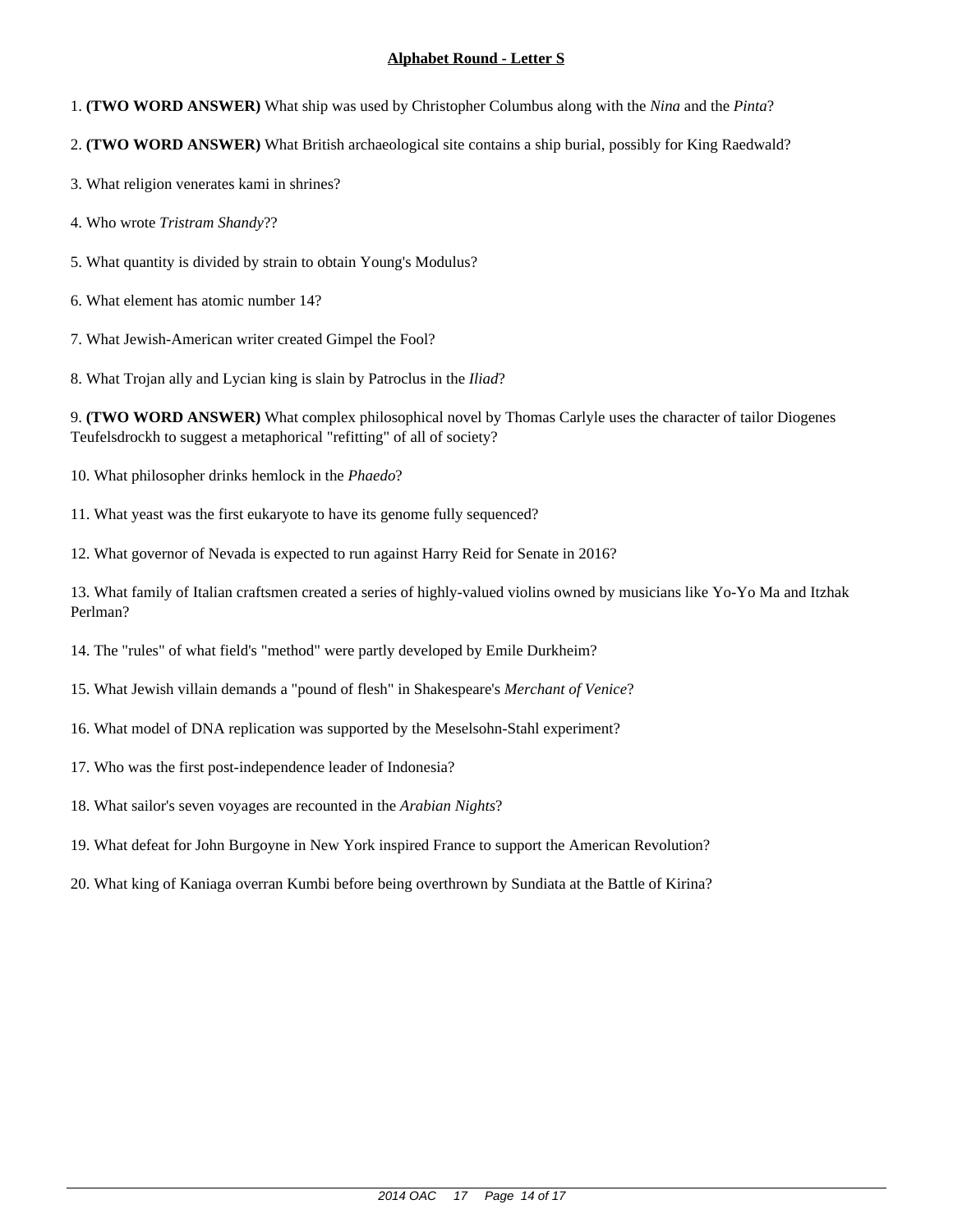- 1. **(TWO WORD ANSWER)** What ship was used by Christopher Columbus along with the *Nina* and the *Pinta*?
- 2. **(TWO WORD ANSWER)** What British archaeological site contains a ship burial, possibly for King Raedwald?
- 3. What religion venerates kami in shrines?
- 4. Who wrote *Tristram Shandy*??
- 5. What quantity is divided by strain to obtain Young's Modulus?
- 6. What element has atomic number 14?
- 7. What Jewish-American writer created Gimpel the Fool?
- 8. What Trojan ally and Lycian king is slain by Patroclus in the *Iliad*?

9. **(TWO WORD ANSWER)** What complex philosophical novel by Thomas Carlyle uses the character of tailor Diogenes Teufelsdrockh to suggest a metaphorical "refitting" of all of society?

- 10. What philosopher drinks hemlock in the *Phaedo*?
- 11. What yeast was the first eukaryote to have its genome fully sequenced?
- 12. What governor of Nevada is expected to run against Harry Reid for Senate in 2016?

- 14. The "rules" of what field's "method" were partly developed by Emile Durkheim?
- 15. What Jewish villain demands a "pound of flesh" in Shakespeare's *Merchant of Venice*?
- 16. What model of DNA replication was supported by the Meselsohn-Stahl experiment?
- 17. Who was the first post-independence leader of Indonesia?
- 18. What sailor's seven voyages are recounted in the *Arabian Nights*?
- 19. What defeat for John Burgoyne in New York inspired France to support the American Revolution?
- 20. What king of Kaniaga overran Kumbi before being overthrown by Sundiata at the Battle of Kirina?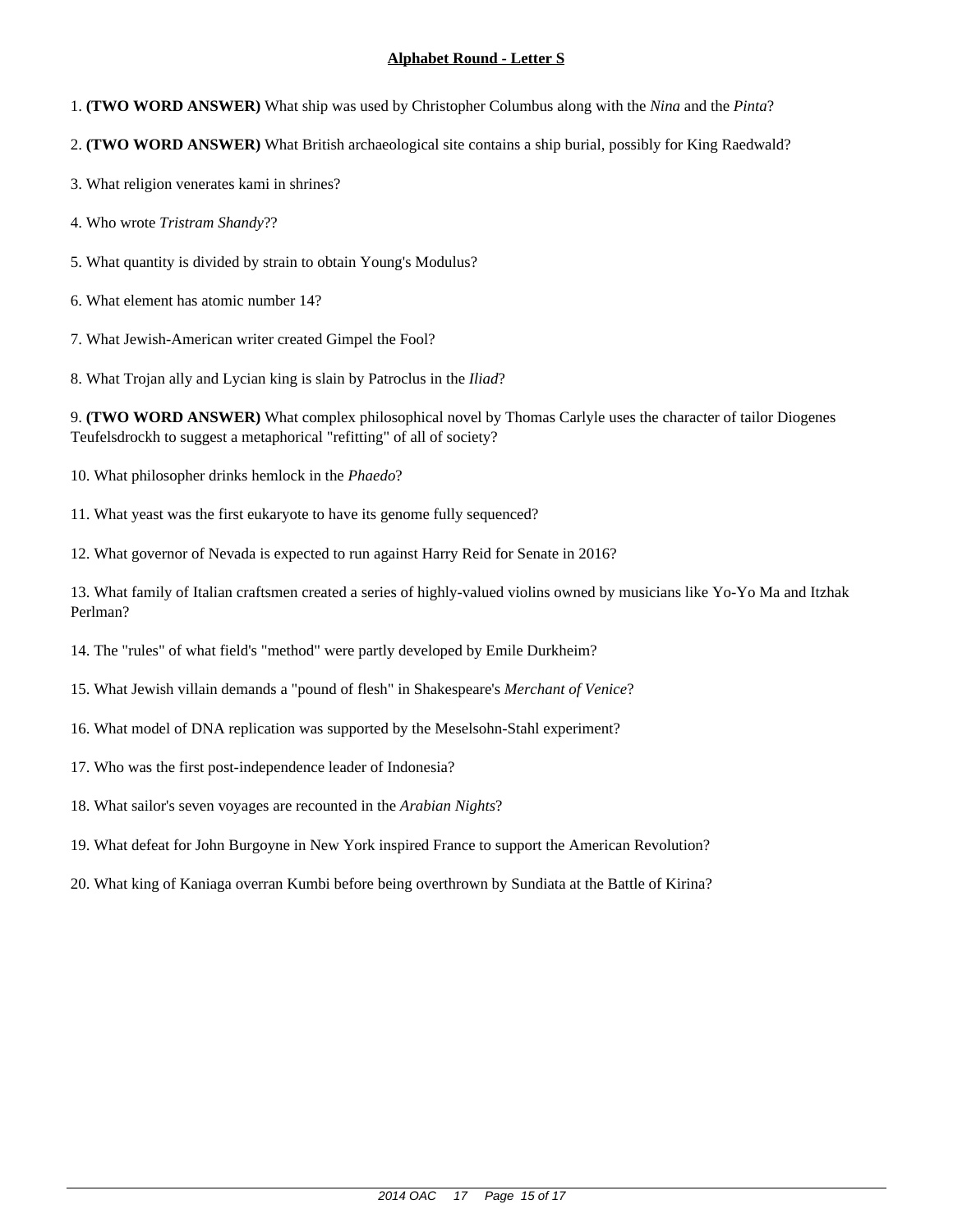| $5.$ $\overline{\phantom{a}}$      |
|------------------------------------|
| 6.                                 |
|                                    |
|                                    |
| 8.                                 |
| $9.$ $\overline{\phantom{1.55\%}}$ |
|                                    |
|                                    |
|                                    |
|                                    |
|                                    |
|                                    |
|                                    |
|                                    |
|                                    |
|                                    |
|                                    |
|                                    |
|                                    |
|                                    |